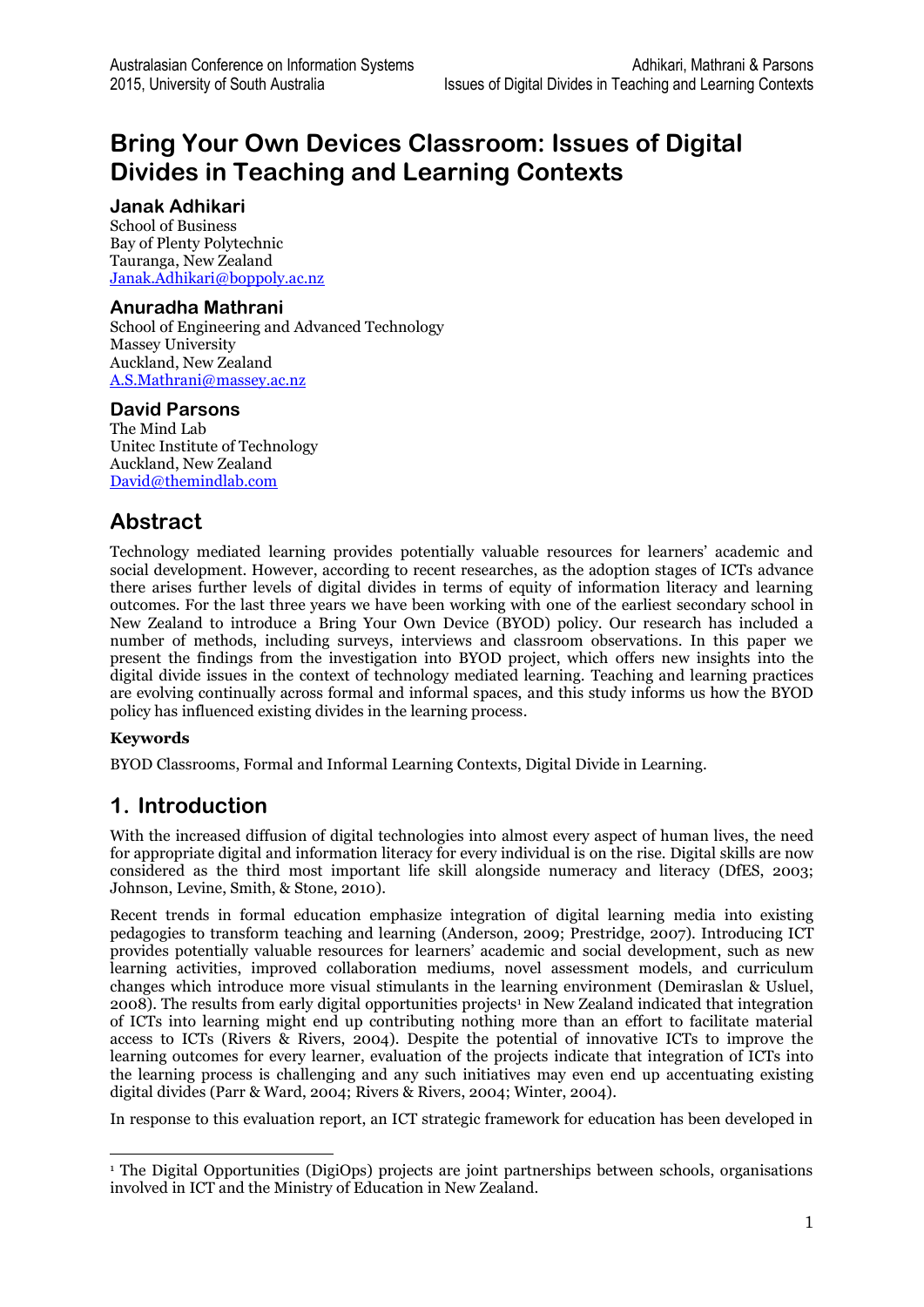2006 by taking account of the lessons learned from previous projects. The goal of this framework was to develop a more learner-centred service culture where education agencies and organizations focus on the outcomes rather than the technology through improved connectivity (access to ICT infrastructure for education), content (digital content from variety of sources), and capability (skills needed to turn information into knowledge) [\(Ministry of Education, 2006\)](#page-9-8).

For the last three years we have been working with one of the earliest secondary school in New Zealand to introduce a Bring Your Own Device (BYOD) initiative based on their recommendations for using iPad in classrooms. The school, at first, recommended iPads as a preferred device, but this has since been extended to other tablets and computing devices. Our research study employed a number of methods, including surveys, interviews and classroom observations. In this paper we present the findings, which gave us insights into the digital divide issues in the context of technology mediated learning. Our initial findings reveal that equity of access and skills are not major issues, but some of the findings strengthen the need to extend the digital divide research in learning towards additional fields of enquiry (i.e. learning outcomes divide).

# **2. The Meaning of equity**

From the analysis of previous digital opportunities projects, two major limitations of integration of digital learning mediums into existing pedagogy were identified. First, during the planning and implementation of the projects, the meaning of equity was understood only as a matter of material access and digital skills. However, the outcome of the projects indicated that equity in these two aspects may be a necessary first step, but is not sufficient. To address the issue of digital divides in learning, there must also be equity in learning outcomes beyond just access and skills [\(Wei, Teo, Chan,](#page-9-9)  [& Tan, 2011\)](#page-9-9). According to different researchers in this field, equity of students' learning outcomes depends on factors such as (a) the attitude and motivation of students towards technology, (b) the nature of technology usage by students and (c) students' capability of meaning making [\(Jones &](#page-9-10)  [Issroff, 2007;](#page-9-10) [Van Dijk, 2006;](#page-9-11) [Wei et al., 2011\)](#page-9-9). A second limitation was the lack of detailed forethought by planners in understanding how learning activities and environments are affected by the introduction of ICTs. According to Salomon [\(1993, p. 189\)](#page-9-12), *"Introduction of ICTs redefines the whole activities and interpersonal relationships inside and outside of the classroom"*. Therefore, both formal (classrooms and wider school environment) and informal (home and outside school) learning spaces should be equally taken into consideration while investigating technology mediated learning.

# **3. Theoretical framework**

According to recent research, as the adoption stages of ICTs advance there arise further levels of digital divides in terms of equity of information literacy and learning outcomes [\(Wei et al., 2011\)](#page-9-9) as shown in Figure 1.

|                                        | <b>IT Adoption Stages</b>   |  |                                 |  |                              |  |  |  |
|----------------------------------------|-----------------------------|--|---------------------------------|--|------------------------------|--|--|--|
| Individual<br>Organizational<br>Global | Digital<br>Access<br>Divide |  | Digital<br>Capability<br>Divide |  | Digital<br>Outcome<br>Divide |  |  |  |

*Figure 1: Three level digital divide framework (Wei et al., 2011)*

Findings from past and current digital opportunity projects show that equitable material access to ICTs at home and school and having appropriate digital skills are necessary first steps, however, this alone is not sufficient for achieving equalised learning outcomes for every learner. There are still some unanswered questions around whether capability divide leads to outcome divide? And it is especially unclear how access to and use of technology at home may influence interactions within the school's ICT environment and vice versa, that is, how digital access divide will impact the digital capability divide and learning outcomes or the digital outcome divide. Therefore, there is a need to extend the digital divide research in the context of ICT integration in learning towards additional fields of enquiry beyond just access and skills.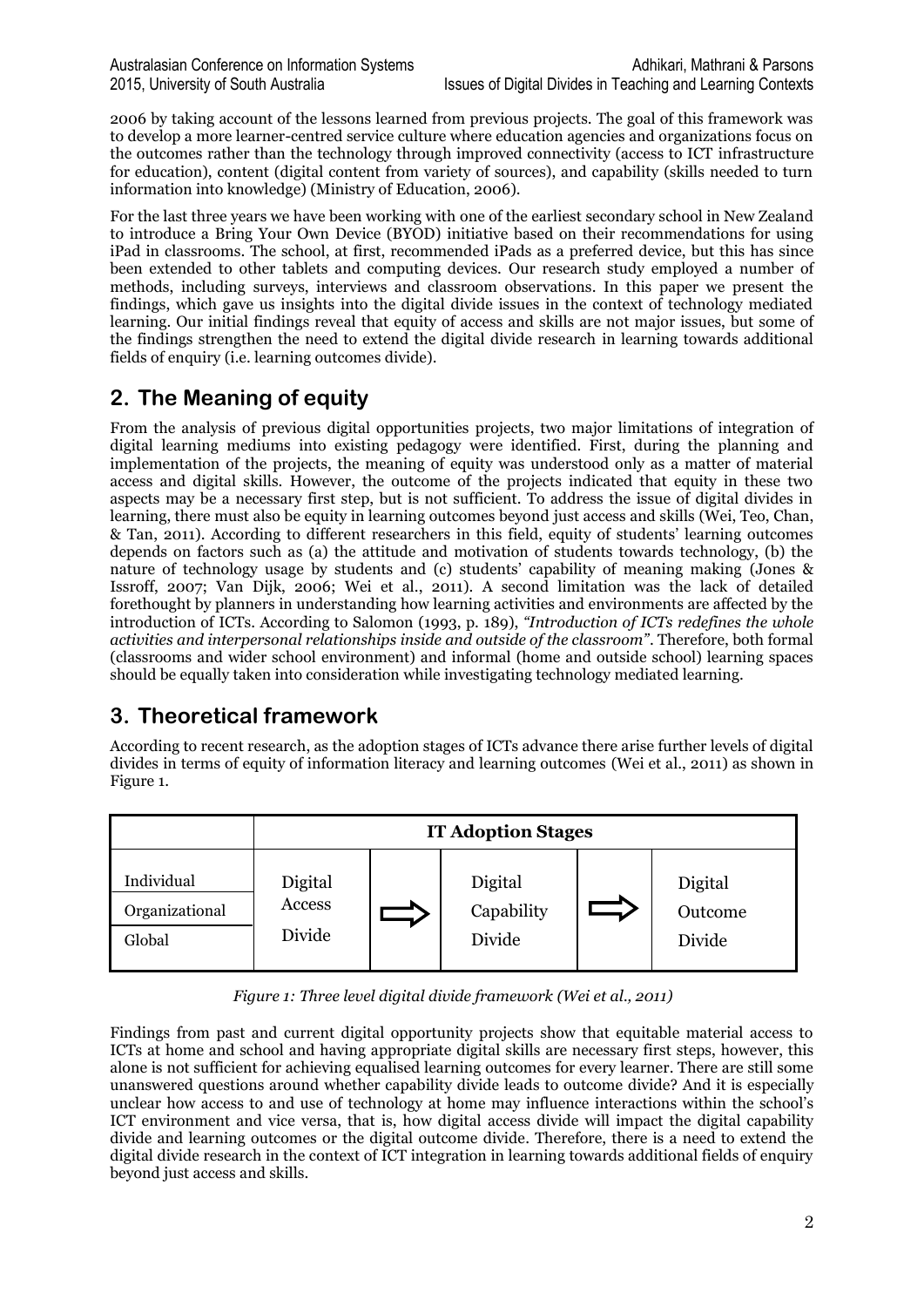The three level digital divide framework describes factors pertaining to the digital access divide to include access to and use of ICT at homes and at schools, personal attributes like gender and academic ability, and environmental conditions of homes and schools. This further influences affordances in various sources of social cognitive abilities related to individual's learning activities and computer selfefficacy levels, demonstrating digital capability divide among individuals [\(Wei et al., 2011\)](#page-9-9). These will in turn, affect how new skills and knowledge are gained having further implications on an individual's learning outcomes leading to digital outcome divide.

For that reason, we have adopted three level digital divide framework and applied it to the context of our study. While adapting the three level digital divide framework for our study, we mapped the three levels of IT adoption stages to the three levels of digital divides in the learning process. Specifically, ICT adoption stages has access, capability and outcome divide stages, which matches with the digital access divide, digital capability divide and digital/learning outcome divide.



*Figure 2: Three levels of digital divide in learning applied to the context of our study.*

As illustrated in Figure 2, the digital capability divide is influenced by learning activities which occur in both formal and informal spaces. These activities can be contextualized based on digital/information literacy of learners in performing different types of computing tasks, nature of technology usage by learners ranging from familiarity to addiction, and computer self-efficacy measurements of their capabilities. Finally, digital/information literacy, computer self-efficacy and nature of technology usage are the focal constructs through which personal, behavioural and environmental factors further influence learning outcomes resulting in digital outcome divide. Accordingly, as shown in the framework, the nature of digital divide may change from one form to another over the different stages of technology adoption. Therefore, to examine digital outcome divide, various factors in first two levels of digital divides has an effect on extent of knowledge acquisition, skills development and changes in attitudes, behaviours and progression in learning.

# **4. Research objectives and methods**

Drawing on the three digital divides influencing the learning process, the purpose of this research study is (a) to investigate whether and, if so, how, the introduction of BYOD initiative has changed digital divides and affected teaching and learning process, in both formal and informal learning spaces; (b) and, to evaluate the effectiveness of BYOD initiative on students' learning outcomes.

A longitudinal case study method has been employed for the study of the BYOD initiative. The case study method is particularly suited to learning in detail through an in-depth study [\(Dubé & Paré,](#page-9-13)  [2003\)](#page-9-13). Case studies are defined in various ways and a standard template does not exist, however in general, a case study examines a phenomenon in its natural setting, employing multiple methods of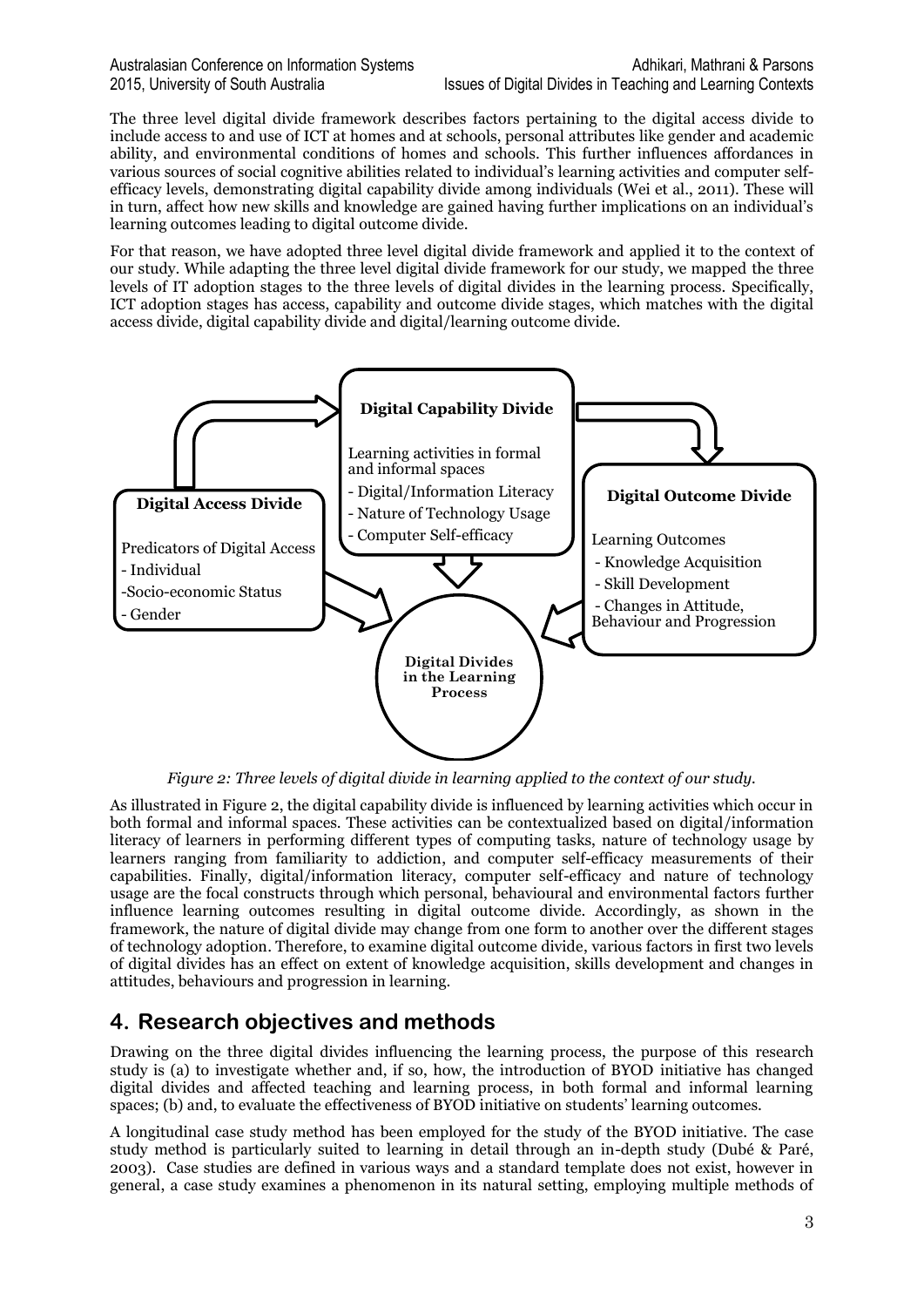data collection to gather information from one or more entities. The boundaries of the phenomenon are not clearly evident at the outset of the research and no experimental control or manipulation is used [\(Benbasat, Goldstein, & Mead, 1987;](#page-9-14) [Dubé & Paré, 2003;](#page-9-13) [Yin, 2003\)](#page-9-15). Our study is following a single case with repeated investigation over a period of time. According to Yin [\(2003\)](#page-9-15), a single case design is appropriate when it represents a unique, revelatory or critical case. According to the three level digital divide framework, each of the three level of digital divide can be studied at individual, the organisational, or the country/global levels. For example, the digital access divide can be measured by computer/internet access at home (individual level), IT investment by organisation (organisational level), and national IT expenditure by countries (global/country level) [\(Wei et al., 2011\)](#page-9-9). Our study focuses on individual learners. Therefore, we have selected just the single case which is representative of the research problem and field of enquiry we are investigating since the said case is one of the earliest adopters of BYOD in New Zealand.

## **4.1 Data Collection**

Because of the nature of our investigation, we have conducted data collection in regular intervals over the last three years. Up until now, three rounds of data collection including interviews, online surveys, and classroom observations have been carried out. The online surveys and interviews with students, teachers and parents have been designed to understand and investigate equity in terms of level of access, digital skills and learning outcomes.

| <b>Respondents</b> | 2012 | 2013 | 2014 |
|--------------------|------|------|------|
| <b>Teachers</b>    | 14   | 40   | 63   |
| Parents            |      | 71   | 50   |
| <b>Students</b>    | 56   | 98   |      |

*Table 1. Numbers of respondents to each surveys*

It may be noted that online surveys are limited to access of participants to one-to-one devices. To address this limitation, the school encouraged students to complete their surveys during school hours, since the school had provision for one-to-one internet-enabled devices for all students.

Apart from surveys, total of 26 one-to-one interviews have been conducted (10 students, 9 teachers and 7 parents). Also, 9 classroom observations have been conducted for target subject areas (mathematics, science, and physical education).

## **4.2 Data Analysis**

Survey results were mostly quantitative in nature including some text responses. Further to quantitative analysis of the survey results across the different factors included in the three level digital divide framework (Figure 2), qualitative data has also been analysed. Interviews, classroom observations and text responses data from surveys have been coded into various categories to gain indepth understanding of each of the themes emerging from the data. Following table 2 shows the major themes emerging from the coding of interviews, classroom observations and text responses data.

| Code No.       | <b>Coding Themes</b>                                                         | Coding<br><b>Number</b><br><b>References</b> |
|----------------|------------------------------------------------------------------------------|----------------------------------------------|
| C <sub>1</sub> | Students' level of access to ICTs                                            | 16                                           |
| C <sub>2</sub> | Level of digital skills and information literacy in teachers<br>and students | 22                                           |
| C3             | Students' ICT usage patterns and their activities                            | 18                                           |
| C <sub>4</sub> | Students' attitude and motivation towards ICT mediated<br>learning           | 32                                           |
| C <sub>5</sub> | Challenges and issues experienced by students                                | 26                                           |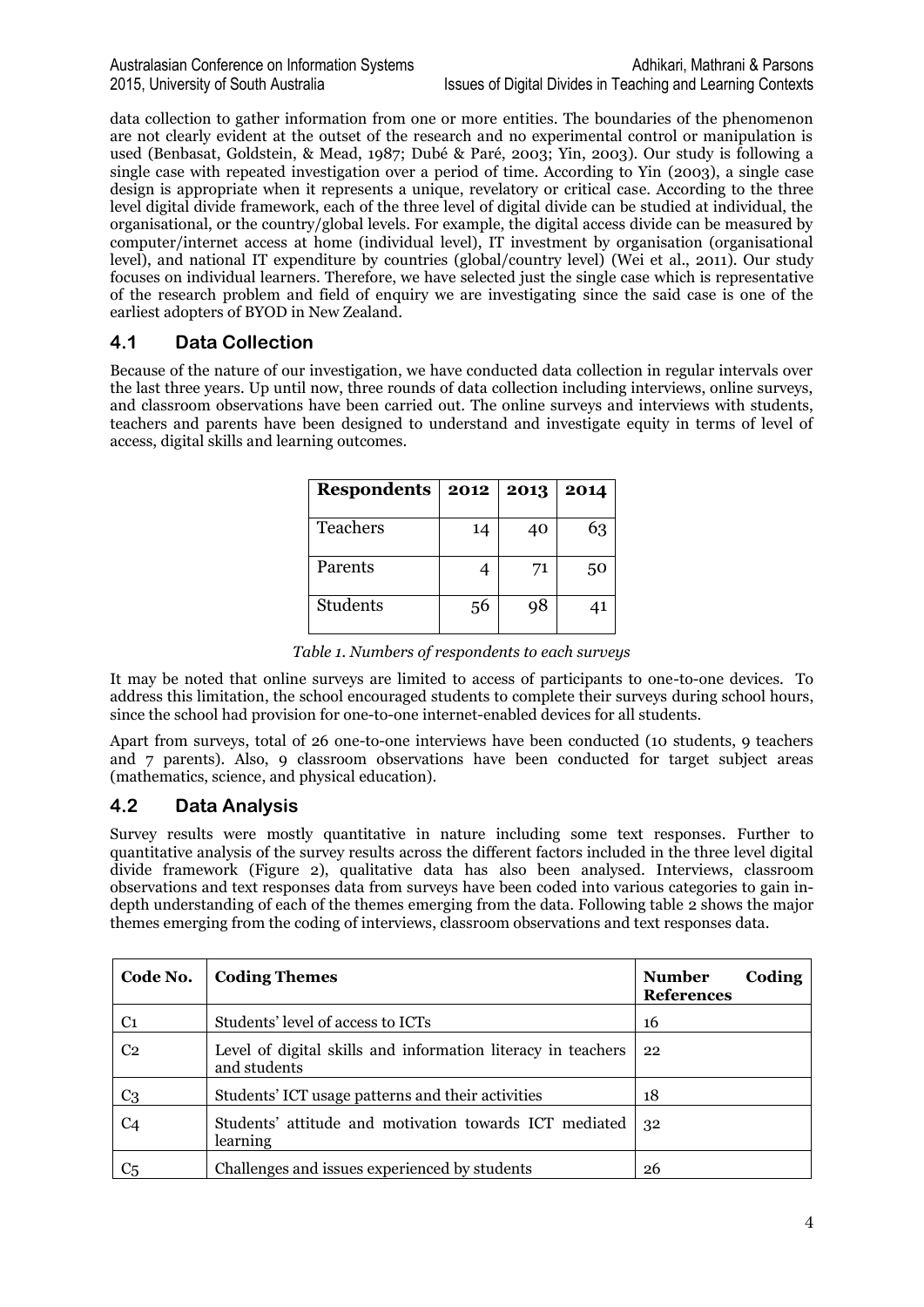| - UU   |        | issues experienced<br>by teachers<br>and<br>$\sim$ |  |  |  |  |  |  |  |  |  |  |
|--------|--------|----------------------------------------------------|--|--|--|--|--|--|--|--|--|--|
| -- - - | $\sim$ |                                                    |  |  |  |  |  |  |  |  |  |  |

*Table 2. Coding categories and their respective number of coding references in interview, classroom observation and text responses data related to digital divide aspect of study.*

Among the themes emerging from the coding of the qualitative data, almost all of them relate to the factors we are considering for the three level digital divide framework (Figure 2). Code C1 (students' level of access to ICTs) relates to access to ICT divide, C2 and C3 (level of digital skills and information literacy in teachers and students and ICT usage patterns) relates to learning capability divide, and rest of the themes (C4, C5 and C6) which emerged relate to the learning outcome divide. Therefore, the results are presented in the same order as the framework has described the digital divides in learning process shown in Figure 2.

## **5. Findings**

This section describes the key findings based on this three level digital divide model (digital access divide, digital skills divide and learning outcomes divide). This includes how the learning process has changed over the years since the BYOD initiative was rolled out. Specifically, we are focusing on the digital divide aspect of our study for the purpose of this paper and therefore results in this papers covers data that relates to the digital divide aspect of our study including surveys and interviews with students, teachers and parents.

## **5.1 Digital access divide**

One of the major issues that emerged in the preliminary analysis was potentially the large division in the classroom in terms of access to digital devices. However, the baseline data shows 100% access to digital learning devices and internet (with few exception where students had to borrow school computers for their learning needs). Despite the survey results indicating 100% access, interview responses provided in-depth insight into this issue and revealed that some students have limited access to digital technologies (at least access to internet) for their learning needs. 2 out of 9 students interviewed at the beginning of BYOD investigation, had no internet access at home even if they have a one-to-one device, and therefore expressed an inability to continue learning activities while being at home. First student says, "*I usually do not spend much time with the tablet at home because I don't have internet at home. Sometimes I can't complete my work at home because of the internet*". Similarly another student responds, *"Well in my house we don't have dialup so I only use my tablet for the project I have downloaded. I don't have internet at home."*

Findings from data indicate that majority of limited access issues reported relates to informal learning spaces (home and outside school). Further to that, socio-economic status and geographical locations have emerged as main reasons for limited access to digital learning devices and internet, and interviews with parents' backs up the student responses. When we asked, did they think of providing one-to-one learning devices for their child; one parent says "*one-to-one devices are great for education but there needs to be equity for families that cannot afford devices*". Another parent said asking government to provide financial support is an unrealistic expectation. However, tax breaks similar to school donations would help families in economic difficulty. One parent explained how difficult it was for some families, and this financial hardship had influenced their decision to go for cheaper non-recommended device. "*It wasn't something that was in our budget, we had to use other means to purchase this device for our daughter, it wasn't ideal as we've had to put it onto HP and with one income it has proven difficult to pay this off in the required "no interest" time frame*".

Another issue that came up regarding digital access was the compatibility issues between different types of one-to-one devices. Interview responses from student indicate that some students have been unable to carry out their usual learning activities during classroom because of compatibility issues. On the other hand, responses from teachers confirm that most of the learning activities are designed keeping iPad in mind, and these activities may be not performed using laptop and android devices. Regarding compatibility issue, one student says *"I felt disadvantaged sometimes because I have a laptop and all the teachers talk about is apps for iPads".* However, students and teachers were keen to find alternative ways for these situations. Also the overall survey responses do not reflect incompatibility issues to be prevalent on a larger scale in everyday learning.

Despite some degree of access, compatibility and technology issues, BYOD initiative certainly provided greater degree of access to digital learning technologies to learners and it is improving gradually.

## **5.2 Digital capability divide**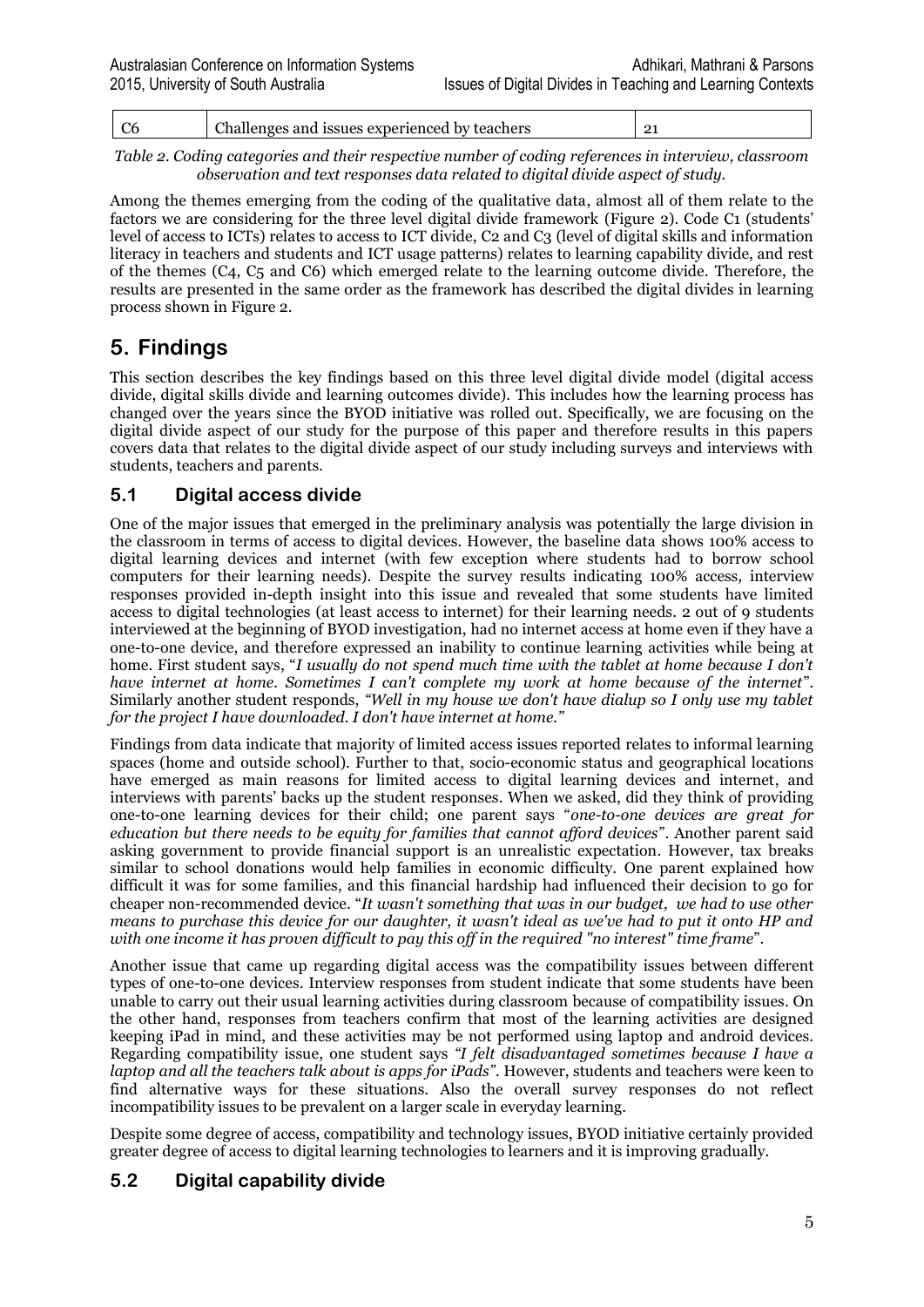According to that framework, digital/information literacy, nature of technology usage and computer self-efficacy are some of the factors that could affect the digital capability of learners. However in the context of BYOD project, findings do not provide any evidence of widening gap in digital/information literacy skills for both students and teachers. Some level of skills issues had been reported initially, but that seem to have improved in the second set of survey data.

### **5.2.1 Digital / Information Literacy**

In the latest survey, overall skill levels of staff appeared to be slightly lower in the 2014 survey than in 2012 (Figure 3). However it should be noted that the 2012 staff were early adopters who volunteered to take part in the first year of the BYOD initiative. The figures for 2014 represent a larger cohort of teachers across the school. This suggests that we cannot expect the digital skills of staff overall to reach its maximum potential until the BYOD policy has been fully rolled out across all school years so that all the staff have had the opportunity to fully develop their digital skills.



*Figure 3: Staff skill levels in digital devices and computer technology*



*Figure 4: Student skill levels in making meaningful use of digital devices in learning activities*

From the survey responses of students shown in Figure 4, it should be noted that we asked a somewhat different question about their levels of skill in making meaningful use of digital devices in learning. Further, the 2014 survey only had three options instead of five. Nevertheless, there is a marked increase in the perceived level of digital skills, thus we see the potential for agency has increased over time.

Learning is constantly evolving in the context of technology mediated learning environment and that started to appear in the second set of the survey responses. In recent years since the BYOD classroom,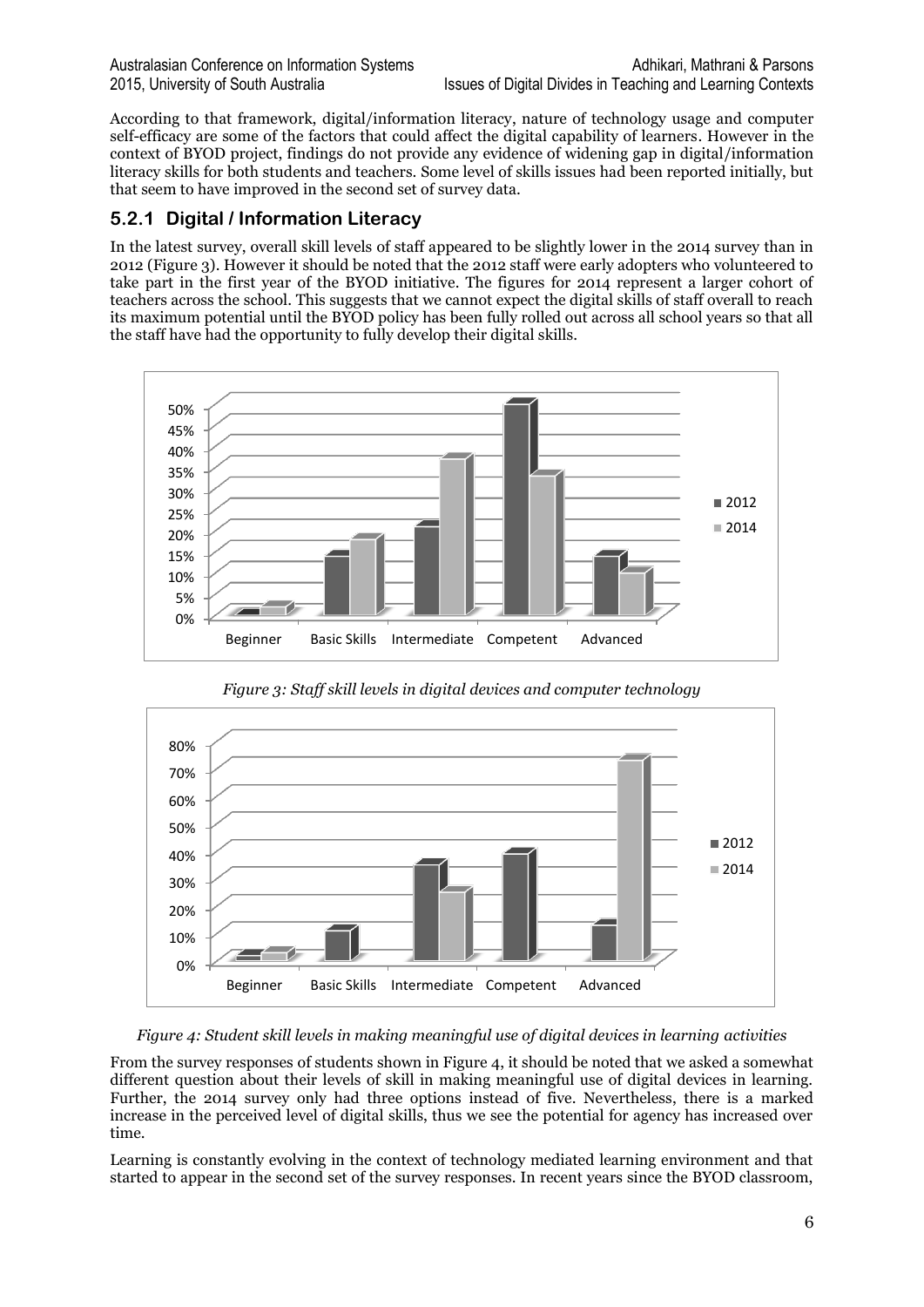we have seen teaching and learning practices focused more on processing and applying existing information into learning, rather than creating their own content. Many students have expressed appreciation for the way they are learning and reported that BYOD classroom is clearly much more relevant and useful in today's modern society. In fact, there have been some responses that indicate this change in focus to be one of the reasons why one-to-one devices have been well received by majority of students.

Because of this shift in creating information to processing and applying information in the context of technology mediated learning, we have to extend our attention from digital skills to information literacy. The reason is, digital literacy/skills may not be the only key factor that determines the learning outcome of the students any more. Students may have very good digital skills to operate oneto-one devices but if they don't have enough skills to process and apply the information given to them, they might still struggle in achieving desired learning outcomes. Survey and interview data suggests that a significant proportion of students clearly struggle to find, process and apply information into their learning activities. Therefore, to attain the equity of learning outcomes in the changing nature of teaching and learning practices, it is necessary that we consider information literacy as the key factor to raise computer self-efficacy among students, which is one of the focal constructs in our framework.

From these results we might assume that digital/information literacy skills will increase over time, once BYOD is consistently applied across all year levels. For those who are already actively engaged in using one-to-one devices, there is certainly skill development going on. However, information literacy on the other hand is evolving as an aspect that needs more in-depth investigation in the technology mediated learning context.

### **5.2.2 Nature of technology usage by learners**

Findings suggest that there is diversity in students' usage of one-to-one devices in school as well as in their everyday life. Overall their usage patterns haven't changed across the surveys. However, there is a small increase in device usage for educational purposes and that indicates the positive trend in student motivation for BYOD classrooms. However, there remains a large number (around 50%) of students reportedly spending most of their times around non-educational activities like social media/communication, games and entertainment as shown in Figure 5.

When asked what have been their major challenges, 17% of teachers responded that, keeping an eye on students during classes to prevent them from going off task remains a major challenge. Even, some of the students reported their peers going off task and classroom being disrupted because of that. Although the school has taken some measures to discourage students going off task that seems to have little or no effect. Therefore, it remains one of the challenges for school and teachers to keep learners on task. Parents in their responses, also clearly voiced their concerns regarding the unsupervised usage of devices by their child. What came out the survey results is that, parents worry about the nature of their child's device usage and potential harm to learners because of the exposure to inappropriate and damaging internet contents. One parent worried for change in their children's behaviour and social interactions says, "*Yes I constantly have to take the device off my child she seems to be constantly on it and it is a constant battle, she has lost interest in a lot of other activities*".

However, since the initial introduction of one-to-one learning devices, there seem divides in digital literacy between students and parents. Because of this, parents also fear for the safety of their children as a result of unsupervised access to virtually unrestricted online resources. In the latest surveys, some of the parents responded as:

*"Negative effects on our family is that as everything is digital we cannot discuss what is being learnt as easily as it is not in a book to be shared but on a web site."*

*"Negative impact: they spend a huge amount of time at home on their devices. It is often very difficult for us to know whether it is school related or not. As it is a condition of them attending school we are bound to allow them access to their devices."*

*"Yes definite negative impact I have seen in our community and at home. Huge amount of social bullying and inappropriate use of the device to take photos, and send images, messages to others about others etc. Children as young as Year 7 and 8 being given complete access to the internet and everything on it getting into pornography (written and visual) and chat rooms talking to older men and women."*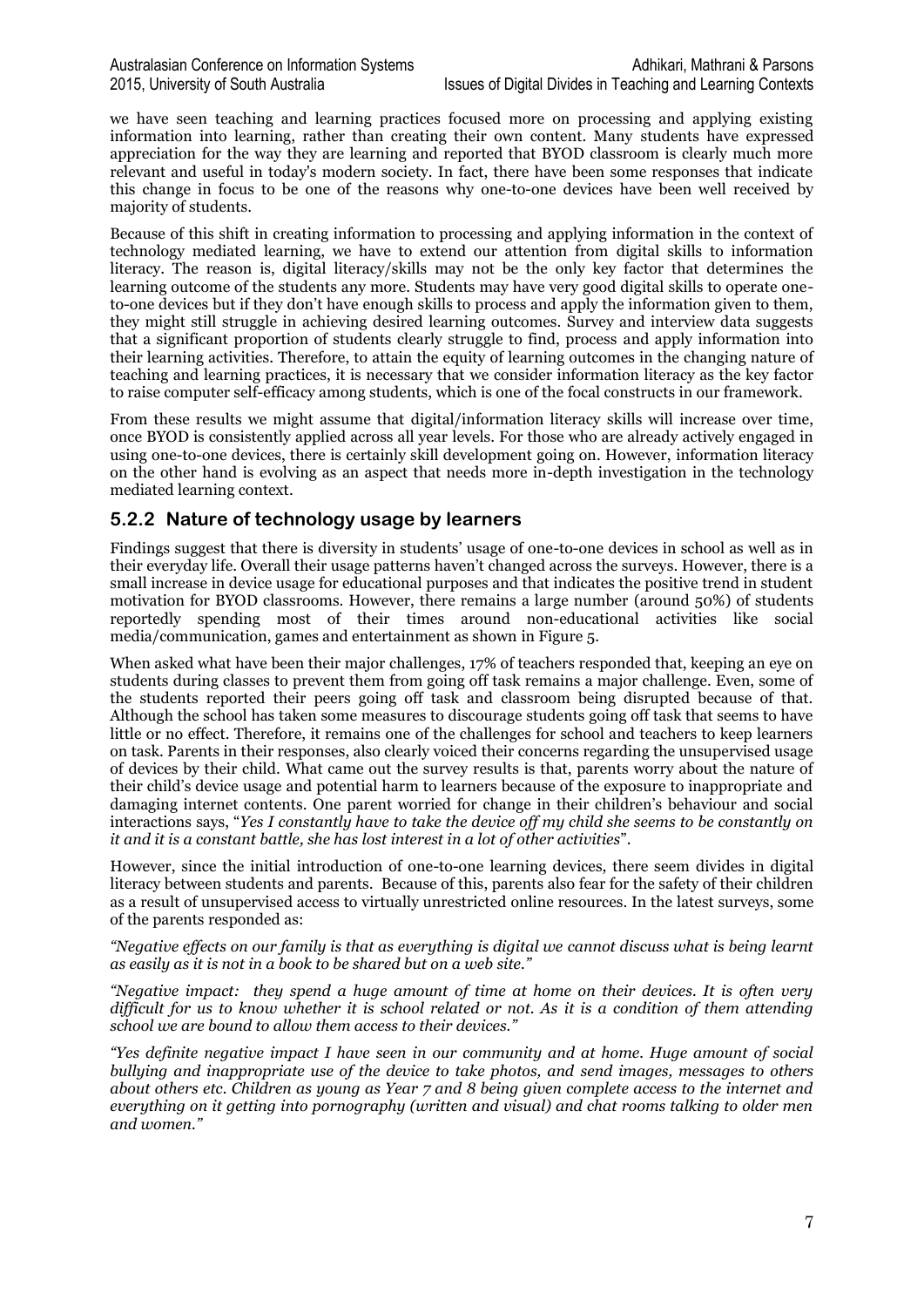

*Figure 5: Student's nature of technology usage in school and at home (self-reported)*

Lately, there have been reports of students using some of the applications and sites that are used for internet bullying in New Zealand schools. There is no report of that from the school where our research is based on, but this is clearly an alarm bell for school and parents involved in the BYOD classrooms.

## **5.3 Learning outcomes divide**

Having proper digital access or skills may not be the only key factor that determines the learning outcomes of the learner any more. Students may have very good access to technologies and digital skills to operate one-to-one devices but if they don't have enough skills to process and apply the information given to them, they are still going to struggle in their learning. Therefore, our analysis in this category focuses on some of the potential factors that might have an impact on students learning outcomes:

## **5.3.1 Knowledge acquisition and skill development**

Learning is constantly evolving in the context of technology mediated learning environment and that started to appear in the data in later stages. In recent years since the BYOD classroom, we have seen the teaching and learning practices focused more on processing and applying existing information into learning, rather than creating their own content. Many students have identified and appreciated the way they are learning and reported that BYOD classroom is clearly much more relevant and useful in today's modern society. In fact, there have been some responses that indicate this change in focus being one of the reasons why one-to-one devices have been well received by majority of students.

However, a small proportion of students clearly expressed their concerns regarding not being able to identify, process and apply information into their learning activities. And therefore it is much more relevant for us to investigate information literacy instead of digital skills after the change in dynamics of classroom due to BYOD classrooms.

## **5.3.2 Attitudes and motivation of learners**

As expected, the majority of learners find BYOD a great idea and seemed to be happy with the changes in everyday teaching and learning as a result of that. However, some of the students expressed their unwillingness and changes in the current way of integrating devices into the use of one-to-one devices for learning activities as shown in Figure 6 below. Issues that has been raised as the reason were the compatibility with other devices, quality of internet connection at school, concerns regarding NCEA<sup>2</sup> exam format and lack of enough information literacy skills (not being able to find, process and apply appropriate information) for their learning needs.

 <sup>2</sup> The National Certificate of Educational Achievement (NCEA) is the official secondary school qualification in New Zealand.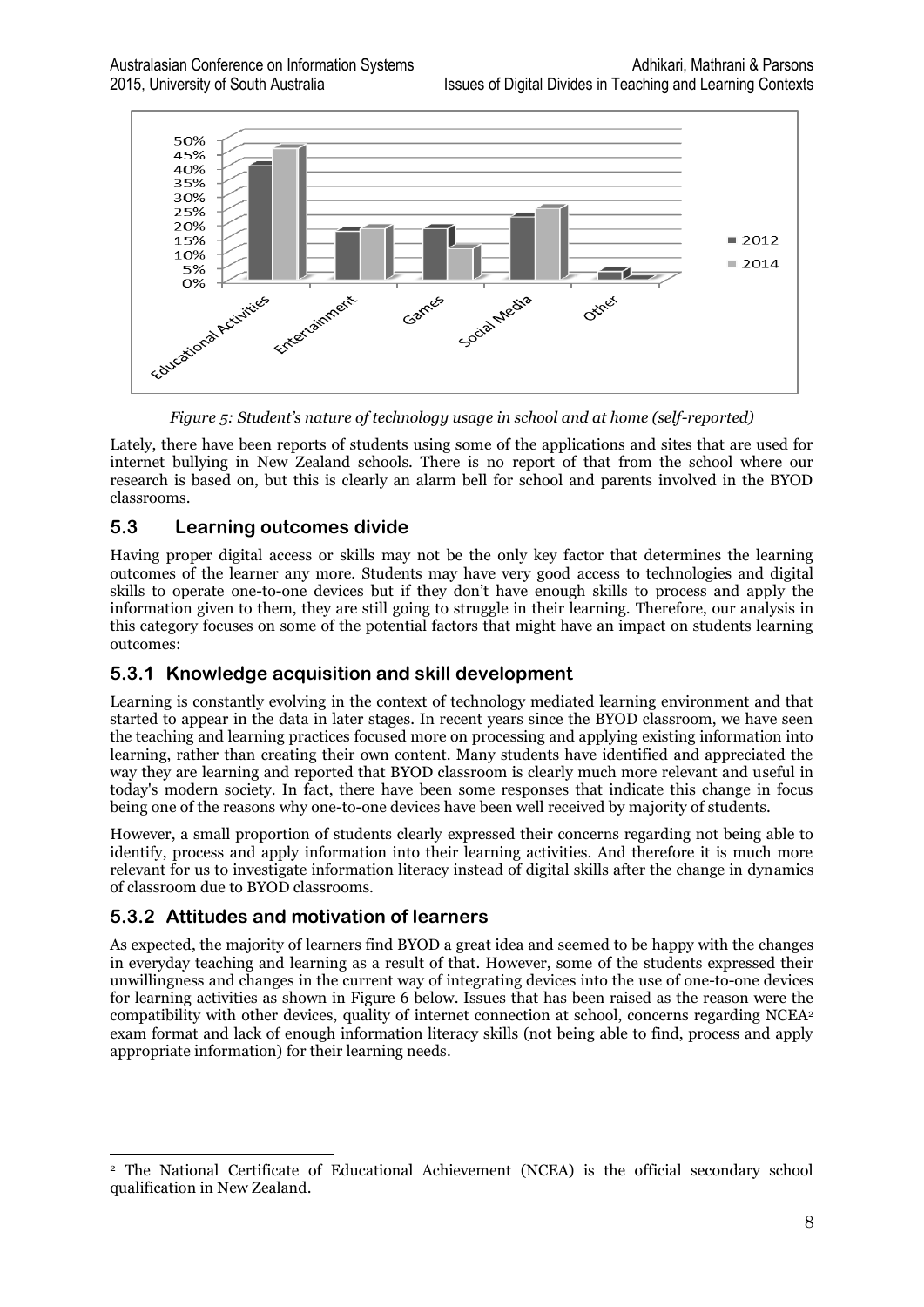

*Figure 6: Student support for digital devices in learning measured by self-reported percentages*

Students reported having some degree of concerns regarding loss in handwriting and spelling skills, since the introduction of BYOD. However, the number appeared to have increased in a latest survey. Around 50% responded that they are worried for their loss in handwriting skills, as the way they are learning is different to the way NCEA exams are conducted. Around 30% responded that they are not sure until they sit in the exams. Only 9% of students responded saying they are confident and prepared for the exam. By looking into the responses, we can conclude that a large number of students are worried for their performance in NCEA exams and this can potentially be one of the reasons behind motivational issues identified during the later stage of BYOD project.

## **6. Discussion**

The integration of one-to-one learning devices has ability to transform the teaching and learning process. Findings shows that access to ICTs has improved in a phenomenal rate as a result of the BYOD policy and access to digital learning devices is not an issue in general. Findings do not provide any evidence of widening gap in digital skills for both students and teachers. Some issues in skills levels were reported initially, but that seem to be improving gradually. Learning is constantly evolving and the teaching and learning practices focused more on processing and applying existing information into learning. Because of this shift in creating information to processing and applying information in the context of technology mediated learning, we have to extend our attention from digital literacy to information literacy to further investigate the learning outcome divide.

Students' usage of one-to-one devices includes more and more use of online social media, and web 2.0 tools for everyday life as well as learning activities in formal and informal spaces. Collis & Moonen [\(2008\)](#page-9-16) affirm the use of web 2.0 internet tools to enhance collaboration, communication, and distribution of information among its users regardless of their physical locations. By using web 2.0 social media technologies, learners can have same level of ability to carry on their learning activities from either formal or informal spaces. While this is empowering students regarding easier access to learning content and in making choices regarding preferred learning venues that suites their needs, requirements and interests, this also brings forth new avenues of divides. Parents have concerns over unsupervised access to internet while pursuing learning activities in schools and homes.

Despite progress in dealing with the changing nature of digital divides over the years, not every aspect of these divides has yet been taken into account. Ensuring equalised digital access and digital skills/literacy are necessary measures towards bridging the digital divides in the learning, but further divides still exist. In order to achieve the complete digital inclusion, objectives should be to equip learners with not only the improved access and skills to digital technologies, but the motivation and ability to think critically and creation of new knowledge which is responsive to the solution of professional and social needs [\(Richey, 1998\)](#page-9-17).

## **7. Conclusion and Future Direction**

This study has offered insights on the various aspects of digital divides in teaching and learning environment and how it has been transformed since the BYOD initiative. Data indicates more divides which are spread across different aspects and stakeholders in BYOD policy; specifically between parents and their children and between different teachers. Further to this, we will be investigating the